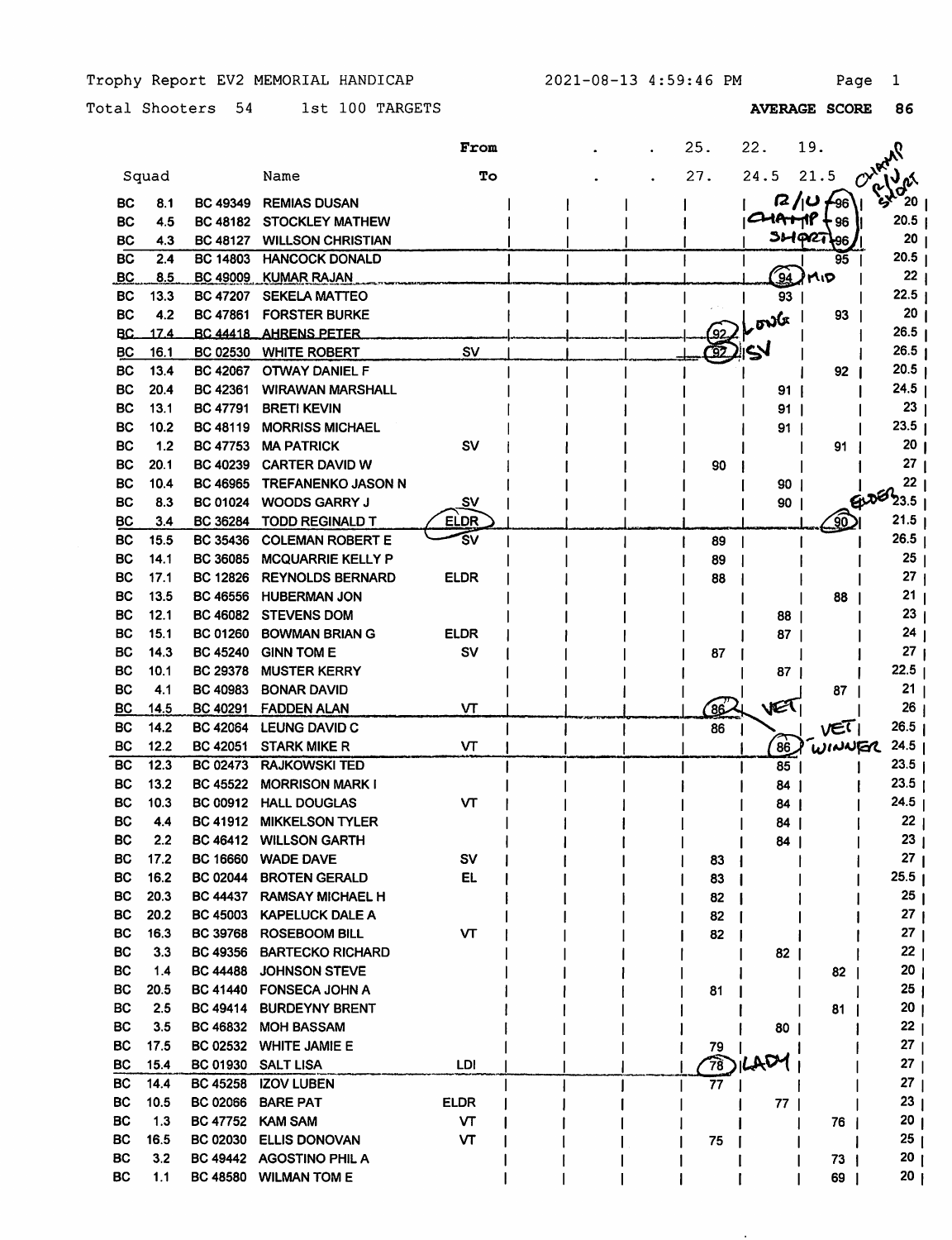|           | PLEASE MAKE SURE YOUR SCORES ARE CORRECT |           |                                     |               |   |                 |                 | shootingsportssoftware.com |  |  |  |
|-----------|------------------------------------------|-----------|-------------------------------------|---------------|---|-----------------|-----------------|----------------------------|--|--|--|
|           | #1 - CASH PURSE<br>#3 - 50 OPTION        |           | #5 - WOLF                           |               |   | #7 - EXTRA SPCL |                 |                            |  |  |  |
|           | #2 - 25 OPTION<br>#4 - LEWIS             |           | #6 - HIDDEN SCR                     |               |   |                 | #8 - FORD PURSE |                            |  |  |  |
| #2        | EV2 MEMORIAL HANDICAP                    |           | 8/13/2021                           |               |   |                 |                 |                            |  |  |  |
|           |                                          |           | Options                             |               | 3 | 2               |                 |                            |  |  |  |
| BC        | 1.1 WILMAN TOM E                         |           |                                     | 12 19 18 20   |   |                 | 691             | 20                         |  |  |  |
| <b>BC</b> | <b>1.2 MA PATRICK</b>                    | <b>SV</b> |                                     | 124 23 20 24  |   |                 | 911             | <b>20</b>                  |  |  |  |
| <b>BC</b> | 1.3 KAM SAM                              | VT        |                                     | 19 18 21 18   |   |                 | 761             | 20                         |  |  |  |
| <b>BC</b> | <b>1.4 JOHNSON STEVE</b>                 |           | 6                                   | 122 21 19 201 |   |                 | <b>821</b>      | 20                         |  |  |  |
|           | 1.5                                      |           |                                     |               |   |                 |                 |                            |  |  |  |
|           | 2.1                                      |           |                                     |               |   |                 |                 |                            |  |  |  |
| <b>BC</b> | <b>2.2 WILLSON GARTH</b>                 |           | 123456781231820231                  |               |   | 841             |                 | 23                         |  |  |  |
|           | 2.3                                      |           |                                     |               |   |                 |                 |                            |  |  |  |
| <b>BC</b> | 2.4 HANCOCK DONALD                       |           | 123456781252521241                  |               |   |                 | <b>951</b>      | 20.5                       |  |  |  |
| <b>BC</b> | <b>2.5 BURDEYNY BRENT</b>                |           |                                     | 121 20 22 181 |   |                 | 81              | 20                         |  |  |  |
|           | 3.1                                      |           |                                     |               |   |                 |                 |                            |  |  |  |
| <b>BC</b> | 3.2 AGOSTINO PHIL A                      |           | 4 6                                 | 118 19 16 20  |   |                 | 731             | 20                         |  |  |  |
| <b>BC</b> | 3.3 BARTECKO RICHARD                     |           |                                     | 122 19 22 191 |   | <b>821</b>      |                 | 22                         |  |  |  |
| <b>BC</b> | 3.4 TODD REGINALD T                      |           | ELDR 12345678 24242319              |               |   |                 | 901             | 21.5                       |  |  |  |
| <b>BC</b> | 3.5 MOH BASSAM                           |           | 12345678 20182220                   |               |   | <b>801</b>      |                 | 22                         |  |  |  |
| <b>BC</b> | <b>4.1 BONAR DAVID</b>                   |           | 12345678 22 19 23 23                |               |   |                 | 87              | 21                         |  |  |  |
| <b>BC</b> | <b>4.2 FORSTER BURKE</b>                 |           | 1 2 3 4 5 6 7 8 1 2 2 2 5 2 3 2 3 1 |               |   |                 | 931             | 20                         |  |  |  |
| <b>BC</b> | <b>4.3 WILLSON CHRISTIAN</b>             |           | 123456781242524231                  |               |   |                 | 961             | 20                         |  |  |  |
| <b>BC</b> | <b>4.4 MIKKELSON TYLER</b>               |           | 123456781182220241                  |               |   | 84              |                 | 22                         |  |  |  |
| <b>BC</b> | <b>4.5 STOCKLEY MATHEW</b>               |           | 123456781252424231                  |               |   |                 | 961             | 20.5                       |  |  |  |

 $\ddot{\phantom{0}}$ 

 $\mathbf{v}$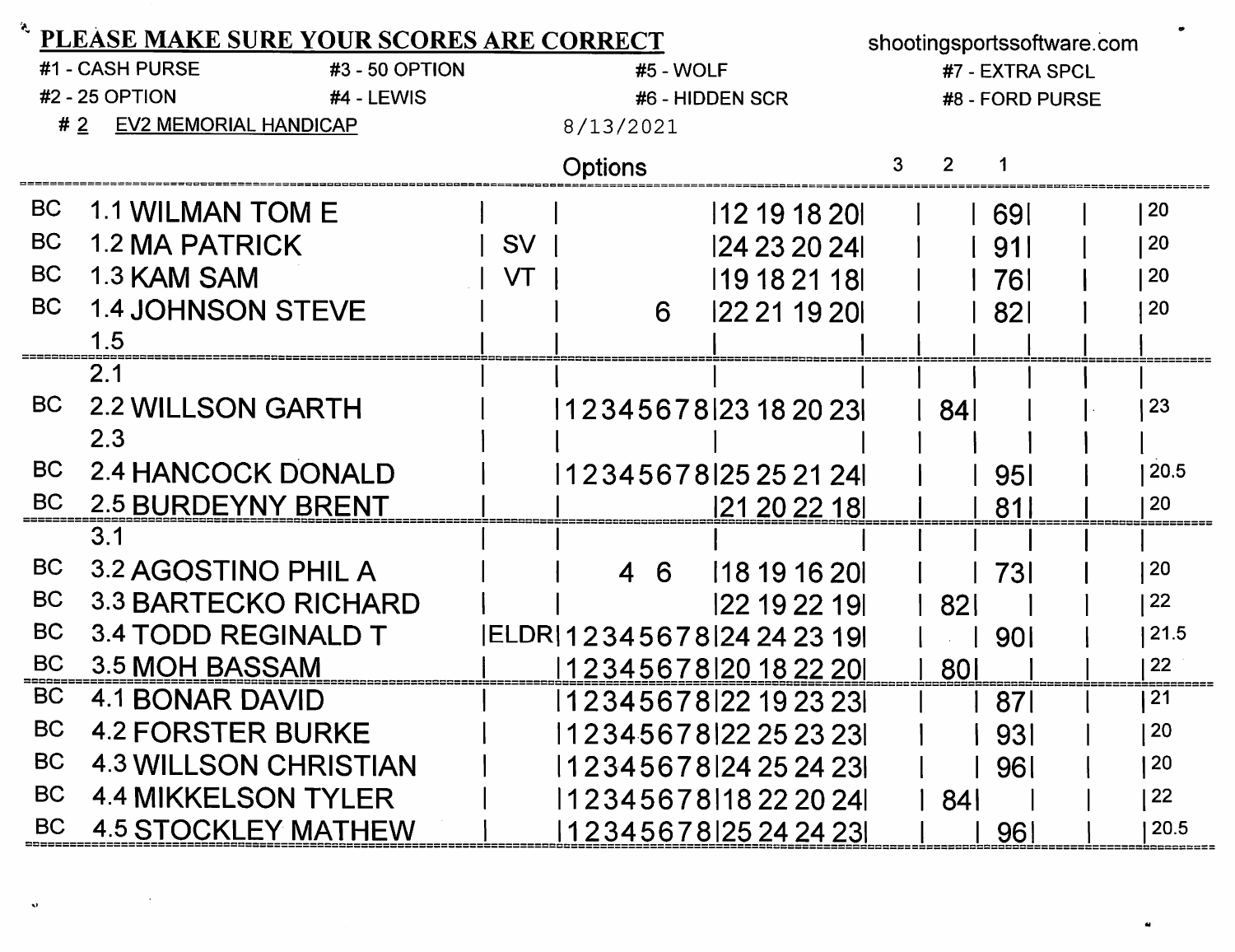| PLEASE MAKE SURE YOUR SCORES ARE CORRECT |                                   |           |                    |                 |                 | shootingsportssoftware.com |                 |      |  |  |  |
|------------------------------------------|-----------------------------------|-----------|--------------------|-----------------|-----------------|----------------------------|-----------------|------|--|--|--|
|                                          | #1 - CASH PURSE<br>#3 - 50 OPTION | #5 - WOLF |                    |                 | #7 - EXTRA SPCL |                            |                 |      |  |  |  |
|                                          | #2 - 25 OPTION<br>#4 - LEWIS      |           | #6 - HIDDEN SCR    |                 |                 |                            | #8 - FORD PURSE |      |  |  |  |
| #2                                       | <b>EV2 MEMORIAL HANDICAP</b>      |           | 8/13/2021          |                 |                 |                            |                 |      |  |  |  |
|                                          |                                   |           | <b>Options</b>     |                 |                 | 2                          |                 |      |  |  |  |
|                                          | 5.1                               |           |                    |                 |                 |                            |                 |      |  |  |  |
|                                          | 5.2                               |           |                    |                 |                 |                            |                 |      |  |  |  |
|                                          | 5.3                               |           |                    |                 |                 |                            |                 |      |  |  |  |
|                                          | 5.4                               |           |                    |                 |                 |                            |                 |      |  |  |  |
|                                          | 5.5                               |           |                    |                 |                 |                            |                 |      |  |  |  |
|                                          | 6.1                               |           |                    |                 |                 |                            |                 |      |  |  |  |
|                                          | 6.2                               |           |                    |                 |                 |                            |                 |      |  |  |  |
|                                          | 6.3                               |           |                    |                 |                 |                            |                 |      |  |  |  |
|                                          | 6.4                               |           |                    |                 |                 |                            |                 |      |  |  |  |
|                                          | 6.5                               |           |                    |                 |                 |                            |                 |      |  |  |  |
|                                          | 7.1                               |           |                    |                 |                 |                            |                 |      |  |  |  |
|                                          | 7.2                               |           |                    |                 |                 |                            |                 |      |  |  |  |
|                                          | 7.3                               |           |                    |                 |                 |                            |                 |      |  |  |  |
|                                          | 7.4                               |           |                    |                 |                 |                            |                 |      |  |  |  |
|                                          | 7.5                               |           |                    |                 |                 |                            |                 |      |  |  |  |
| <b>BC</b>                                | <b>8.1 REMIAS DUSAN</b>           |           | 123456781242524231 |                 |                 |                            | 96              | 20   |  |  |  |
|                                          | 8.2                               |           |                    |                 |                 |                            |                 |      |  |  |  |
| <b>BC</b>                                | 8.3 WOODS GARRY J                 | SV        |                    | 4 6 23 22 22 23 |                 | 90 <sub>l</sub>            |                 | 23.5 |  |  |  |
|                                          | 8.4                               |           |                    |                 |                 |                            |                 |      |  |  |  |
| <b>BC</b>                                | 8.5 KUMAR RAJAN                   |           | 123456781222424241 |                 |                 | -94                        |                 | 22   |  |  |  |

 $\alpha$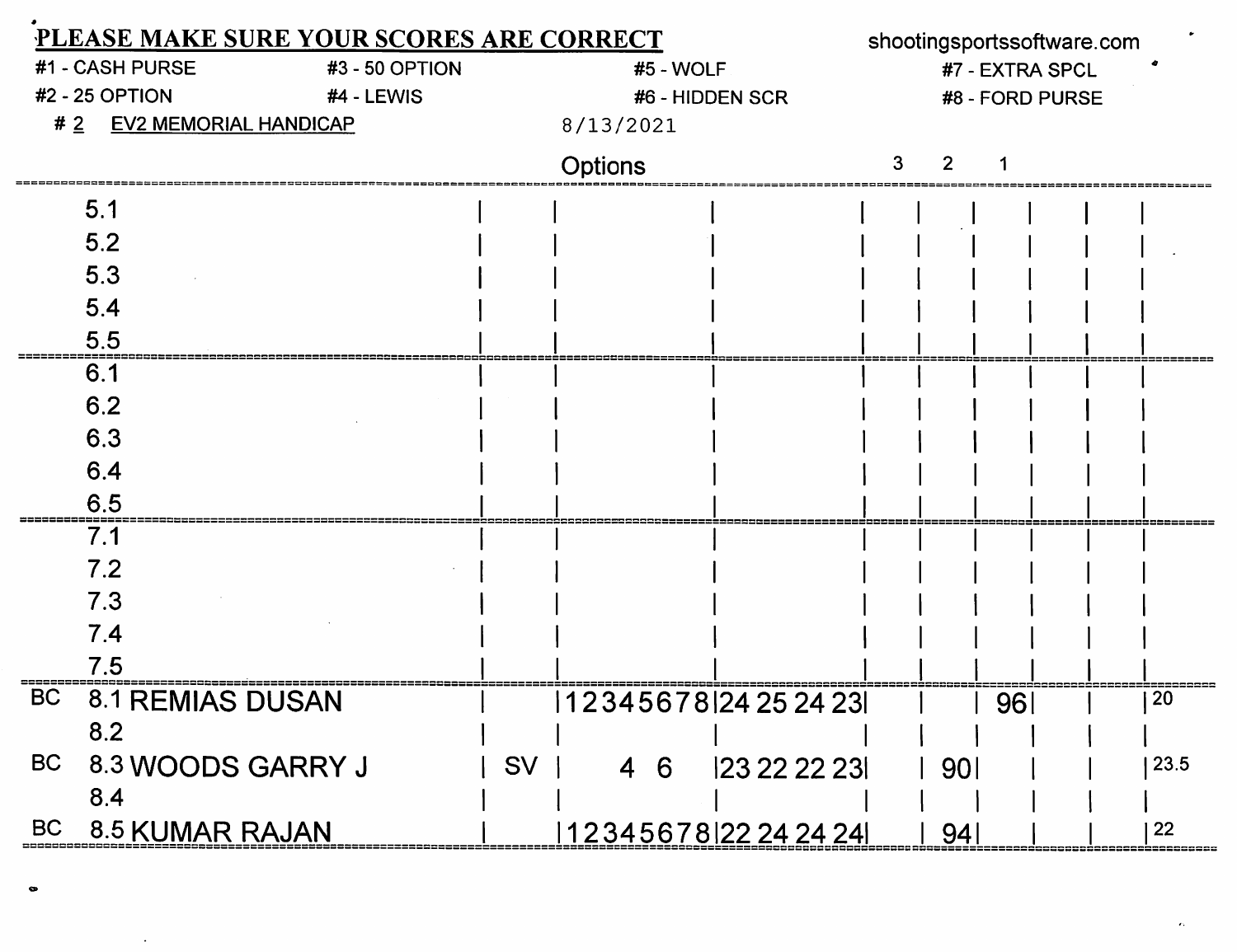|                                   |      |                |                  |                              | <b>PLEASE MAKE SURE YOUR SCORES ARE CORRECT</b> |             |                               |           |     |                 |  |              |                 |             |  | shootingsportssoftware.com |  |      |
|-----------------------------------|------|----------------|------------------|------------------------------|-------------------------------------------------|-------------|-------------------------------|-----------|-----|-----------------|--|--------------|-----------------|-------------|--|----------------------------|--|------|
| #1 - CASH PURSE<br>#3 - 50 OPTION |      |                |                  |                              |                                                 |             |                               | #5 - WOLF |     |                 |  |              | #7 - EXTRA SPCL |             |  |                            |  |      |
|                                   |      | #2 - 25 OPTION |                  |                              | #4 - LEWIS                                      |             |                               |           |     | #6 - HIDDEN SCR |  |              |                 |             |  | #8 - FORD PURSE            |  |      |
| #2                                |      |                |                  | <b>EV2 MEMORIAL HANDICAP</b> |                                                 |             | 8/13/2021                     |           |     |                 |  |              |                 |             |  |                            |  |      |
|                                   |      |                |                  |                              |                                                 |             | <b>Options</b>                |           |     |                 |  |              | 3               |             |  |                            |  |      |
|                                   | 9.1  |                |                  |                              |                                                 |             |                               |           |     |                 |  |              |                 |             |  |                            |  |      |
|                                   | 9.2  |                |                  |                              |                                                 |             |                               |           |     |                 |  |              |                 |             |  |                            |  |      |
|                                   | 9.3  |                |                  |                              |                                                 |             |                               |           |     |                 |  |              |                 |             |  |                            |  |      |
|                                   | 9.4  |                |                  |                              |                                                 |             |                               |           |     |                 |  |              |                 |             |  |                            |  |      |
|                                   | 9.5  |                |                  |                              |                                                 |             |                               |           |     |                 |  |              |                 |             |  |                            |  |      |
|                                   |      |                |                  | BC 10.1 MUSTER KERRY         |                                                 |             |                               | 4         | - 6 |                 |  | 117 23 22 25 |                 | 87          |  |                            |  | 22.5 |
|                                   |      |                |                  | BC 10.2 MORRISS MICHAEL      |                                                 |             | 1 2 3 4 5 6 7 8   23 23 25 20 |           |     |                 |  |              |                 | 91          |  |                            |  | 23.5 |
|                                   |      |                |                  | BC 10.3 HALL DOUGLAS         |                                                 | VT          |                               |           | -6  |                 |  | 119 23 20 22 |                 | <b>84</b>   |  |                            |  | 24.5 |
|                                   |      |                |                  |                              | BC 10.4 TREFANENKO JASON N                      |             | 12345678 20242125             |           |     |                 |  |              |                 | <b>901</b>  |  |                            |  | 22   |
|                                   |      |                | BC 10.5 BARE PAT |                              |                                                 | <b>ELDR</b> |                               |           |     |                 |  | 21 21 18 17  |                 | 77          |  |                            |  | 23   |
|                                   | 11.1 |                |                  |                              |                                                 |             |                               |           |     |                 |  |              |                 |             |  |                            |  |      |
|                                   | 11.2 |                |                  |                              |                                                 |             |                               |           |     |                 |  |              |                 |             |  |                            |  |      |
|                                   | 11.3 |                |                  |                              |                                                 |             |                               |           |     |                 |  |              |                 |             |  |                            |  |      |
|                                   | 11.4 |                |                  |                              |                                                 |             |                               |           |     |                 |  |              |                 |             |  |                            |  |      |
|                                   | 11.5 |                |                  |                              |                                                 |             |                               |           |     |                 |  |              |                 |             |  |                            |  |      |
|                                   |      |                |                  | BC 12.1 STEVENS DOM          |                                                 |             | 12345678 21 23 24 20          |           |     |                 |  |              |                 | 88          |  |                            |  | 23   |
|                                   |      |                |                  | BC 12.2 STARK MIKE R         |                                                 |             | $VT$   2 4 6   20 23 22 21    |           |     |                 |  |              |                 | 86          |  |                            |  | 24.5 |
|                                   |      |                |                  | BC 12.3 RAJKOWSKI TED        |                                                 |             | 123456781232222181            |           |     |                 |  |              |                 | $\vert$ 851 |  |                            |  | 23.5 |
|                                   | 12.4 |                |                  |                              |                                                 |             |                               |           |     |                 |  |              |                 |             |  |                            |  |      |
|                                   | 12.5 |                |                  |                              |                                                 |             |                               |           |     |                 |  |              |                 |             |  |                            |  |      |

 $\rightarrow$  $\bullet$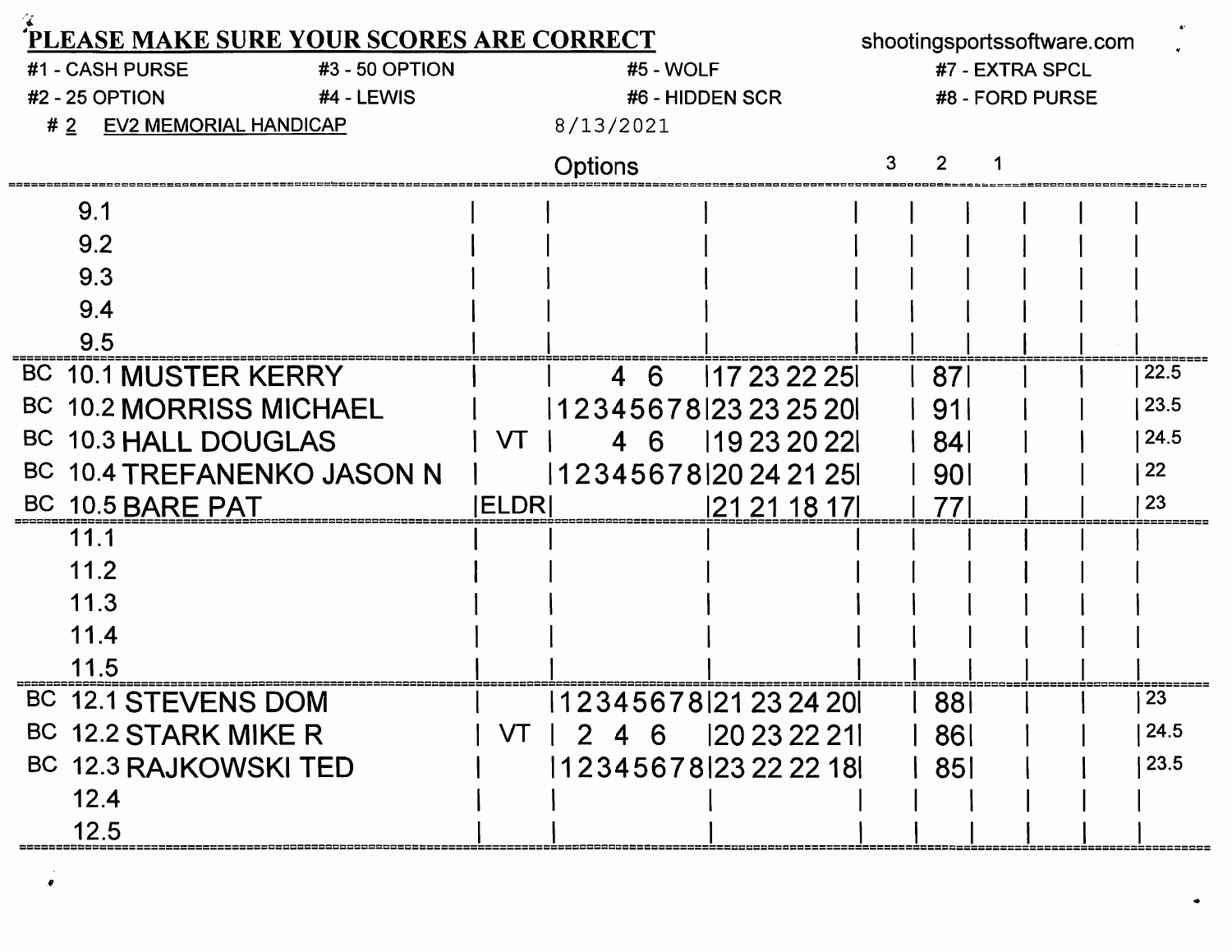| PLEASE MAKE SURE YOUR SCORES ARE CORRECT |                                 | shootingsportssoftware.com          |            |                 |      |  |  |  |  |
|------------------------------------------|---------------------------------|-------------------------------------|------------|-----------------|------|--|--|--|--|
| #1 - CASH PURSE<br>#3 - 50 OPTION        |                                 | #5 - WOLF                           |            | #7 - EXTRA SPCL |      |  |  |  |  |
| <b>#2 - 25 OPTION</b><br>#4 - LEWIS      |                                 | #6 - HIDDEN SCR                     |            | #8 - FORD PURSE |      |  |  |  |  |
| <b>EV2 MEMORIAL HANDICAP</b><br>#2       | 8/13/2021                       |                                     |            |                 |      |  |  |  |  |
|                                          | <b>Options</b>                  |                                     | 3<br>2     |                 |      |  |  |  |  |
| BC 13.1 BRETI KEVIN                      |                                 | 12345678 20232424                   | -911       |                 | 23   |  |  |  |  |
| BC 13.2 MORRISON MARK I                  |                                 | 120 23 22 191                       | <b>841</b> |                 | 23.5 |  |  |  |  |
| BC 13.3 SEKELA MATTEO                    |                                 | 12345678 2322 24 24                 | 931        |                 | 22.5 |  |  |  |  |
| BC 13.4 OTWAY DANIEL F                   |                                 | 1 2 3 4 5 6 7 8 1 2 3 2 3 2 4 2 2 1 |            | 921             | 20.5 |  |  |  |  |
| BC 13.5 HUBERMAN JON                     |                                 | 121 21 23 231                       |            | 881             | 21   |  |  |  |  |
| BC 14.1 MCQUARRIE KELLY P                | 4                               | 120 23 22 24 89 1                   |            |                 | 25   |  |  |  |  |
| BC 14.2 LEUNG DAVID C                    | 234                             | 121 22 24 19 1<br>6                 | -861       |                 | 26.5 |  |  |  |  |
| BC 14.3 GINN TOM E                       | <b>SV</b>                       | 123456781212123221                  | .871       |                 | 27   |  |  |  |  |
| BC 14.4 IZOV LUBEN                       |                                 | 12345678 16 19 22 20                | -771       |                 | 27   |  |  |  |  |
| BC 14.5 FADDEN ALAN                      | VT                              | 123456781242021211                  | -861       |                 | 26   |  |  |  |  |
| BC 15.1 BOWMAN BRIAN G                   | <b>IELDRI</b><br>$\overline{4}$ | 6<br>121 23 22 211                  | 87         |                 | 24   |  |  |  |  |
| 15.2                                     |                                 |                                     |            |                 |      |  |  |  |  |
| BC 15.3 MILLER RON J                     | <b>ELDRI</b>                    | 4 6<br>116 12 19 18 65              |            |                 | 25.5 |  |  |  |  |
| <b>BC</b><br><b>15.4 SALT LISA</b>       | LDI<br>$\vert$ 11<br>4          | 17 21 21 19                         | -781       |                 | 27   |  |  |  |  |
| BC 15.5 COLEMAN ROBERT E                 | <b>SV</b>                       | 12345678 23242121  89               |            |                 | 26.5 |  |  |  |  |
| BC 16.1 WHITE ROBERT                     | <b>SV</b><br>4                  | 124 23 25 201<br>6                  | <u>921</u> |                 | 26.5 |  |  |  |  |
| BC 16.2 BROTEN GERALD                    | EL                              | 22 22 16 23 83                      |            |                 | 25.5 |  |  |  |  |
| BC 16.3 ROSEBOOM BILL                    |                                 | VT  12345678 20242117  82           |            |                 | 27   |  |  |  |  |
| 16.4                                     |                                 |                                     |            |                 |      |  |  |  |  |
| BC 16.5 ELLIS DONOVAN                    | VT                              | 4 6 8 15 21 20 19 75                |            |                 | 25   |  |  |  |  |

 $\langle \cdot \rangle$ 

٠